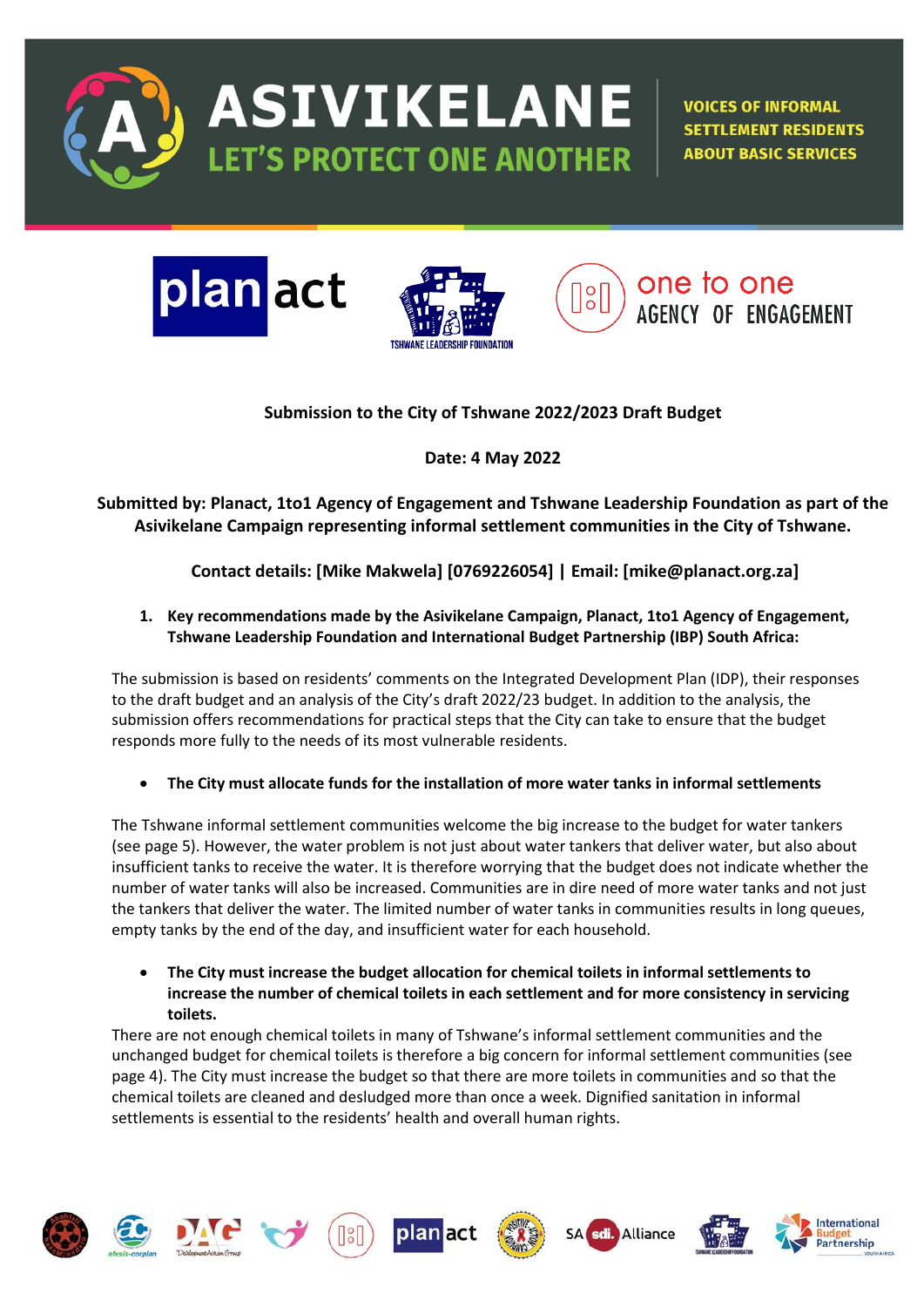• **The City must cultivate an environment for innovative waste collection services in informal settlements. This can be done by including a specific and separate budget line item for waste services in informal settlements and an increase in the budget for waste containers.** 

Tshwane communities welcome the increase in contracted services for environment and agriculture management (see page 6). However, this increase includes services in formal areas, and it is therefore not clear whether informal settlements will benefit. Having a separate budget for informal settlement waste services will show more clearly the quantity and quality of services that communities can expect. It will also indicate whether the City is committed to funding sustainable and innovative ways to deal with waste collection and rehabilitating of dump sites.

It is also very concerning that the budget for waste containers has decreased with such an alarming amount (see page 6). Waste containers are mostly used in informal settlements and reducing the budget for them may be understood by informal settlement communities as meaning that the City does not prioritise waste collection services in their areas. This is problematic as most informal settlements in Tshwane do not have a consistent waste collection service.

### • **The City must increase the budget for public lighting in informal settlements for the safety of residents, especially women and children.**

Tshwane communities applaud the City for increasing the "Electricity for all" budget (see page 7) because every informal settlement household needs electricity. Every informal settlement community also needs public lighting to help keep communities safe at night. Therefore, the decrease in the *public lighting project* is a great concern to Tshwane communities (see page 7). The safety of residents, especially women and children is affected, particularly because so many residents use communal services outside of daylight hours, and so the decrease in the public lighting budget is of grave concern to informal settlement communities.

### • **The City must have a dedicated repairs and maintenance budget for informal settlements**

Although the City's repairs and maintenance budget has slightly increased, it is concerning that there is no dedicated repairs and maintenance budget for informal settlements (see page 8). Repairs and maintenance in informal settlements is of great concern because many taps and toilets have minor issues that are not being attended to. This results in communities not having access to water and sanitation, even in areas that already have these services installed.

What is also worrisome is that the City does not show the share of its repairs and maintenance budget as a percentage of the value of its Property, Plant and Equipment (PPE). This makes it impossible to compare this share with the National Treasury guideline of 8% (see page 8). If this information was in the budget, the community would have a good idea of how committed the City is to repairing and maintaining assets that are in informal settlements.

### • **The City must be more transparent when it comes to upgrading projects**

The increase of the upgrading grants is welcomed by the community; however, this increase is not big enough to fund the City's plans to upgrade 100 informal settlements over the next three years (see page 9). Furthermore, the budget does not show which informal settlements will benefit from the increase of the grants or when they can expect upgrading to start.

There is also an alarming decrease in the budget for the project "Formalisation of informal settlements" (see page 9). Although, once again, there is no detail in the budget of what "Formalisation" entails, one can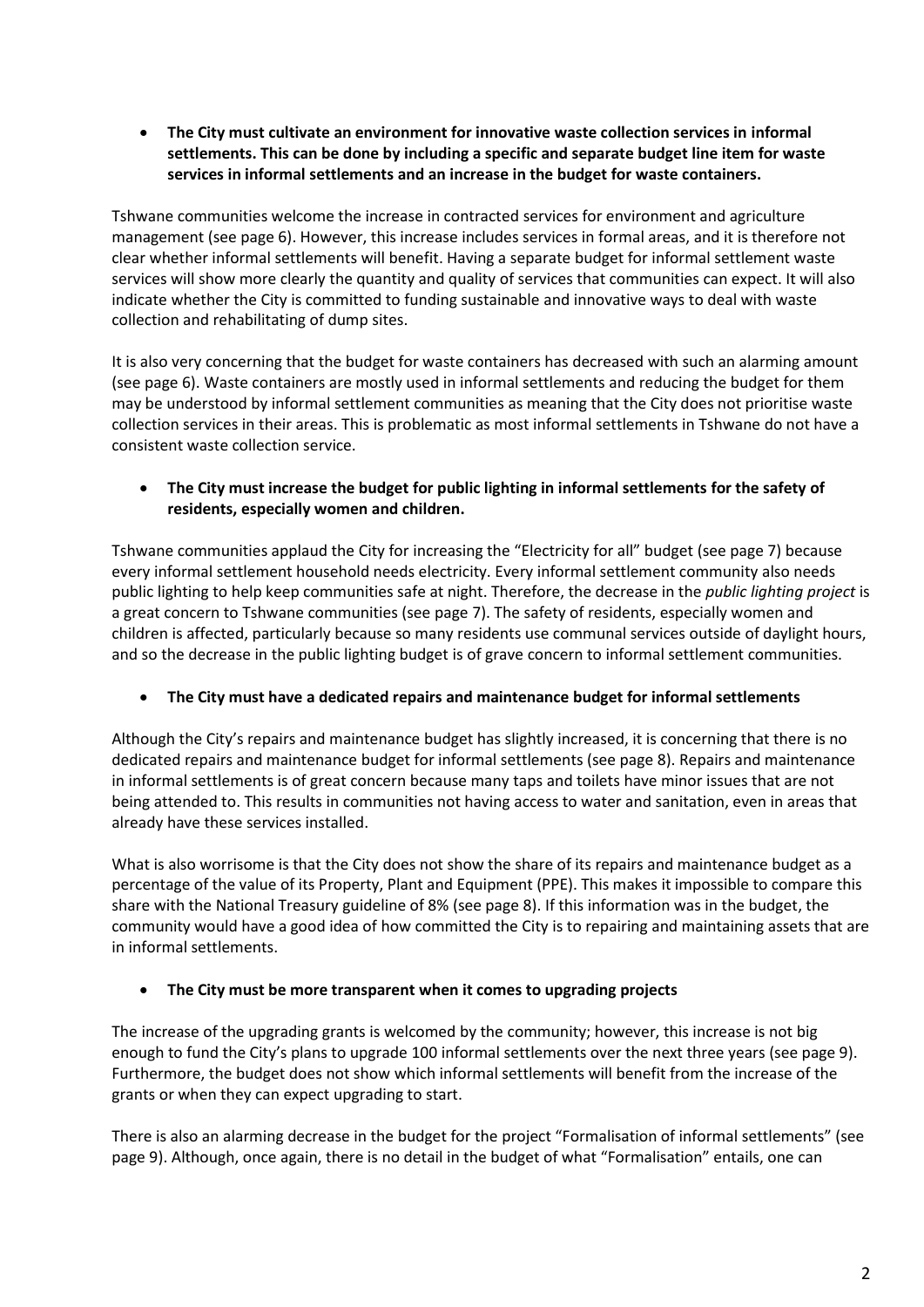assume that this is intended to benefit informal settlement residents who already have little to no access to several services because of not being reblocked and not having access to available land.

#### **Asivikelane assessment of informal settlement services in Tshwane**

Planact, 1to1 and the Tshwane Leadership Foundation (TLF) are NGOs that have been working with informal settlements for over 40 years. Recently, with IBP South Africa and other partner organisations, they formed the Asivikelane campaign. This initiative supports informal settlement communities in monitoring water, sanitation and refuse collection and in engaging with their metro about these services. The objective of the initiative is to give a voice to informal settlement residents who face severe basic services shortages in South Africa's major cities.

#### **2. Service delivery challenges experienced by Tshwane residents**

Evidence collected by the Asivikelane campaign shows that residents living in informal settlements face several service delivery challenges.

### *2.1 Inadequate access to sanitation*

Almost 15% of the metro's residents do not have any toilets in their settlements and many others rely on self-dug pit toilets. Residents who use chemical toilets said these are broken and too many households have to share one toilet. Additional chemical toilets are needed to both improve access to sanitation and reduce the number of households currently sharing one toilet.

In addition, in April 2022, 43% of residents said that their chemical and pit toilets were not cleaned or drained in the previous seven days.

### *2.2 Insufficient water supply to informal settlements*

In April 2022, 33.7% of residents said they did not have enough water in the previous week. About 10% of residents reported that they do not have access to any water at all. Residents who rely on water tanks for water reported that there are not enough tanks, and some are broken. Residents who use communal taps said that some of their taps are broken.

### *2.3 Lack of access to waste removal services*

Residents have raised waste collection as a major challenge in the metro. In April 2022, 48.3% of residents said that they do not receive waste removal services. Residents who do receive the service said that they do not receive enough refuse bags from the metro and therefore struggle to dispose of refuse in an orderly manner*.*

#### *2.4 Public lighting and electricity provision in informal settlements*

In August 2021, 92% of residents said that there is not enough public lighting in their settlements. While there are high mast lights in some settlements, residents reported that there are either not enough lights or that the lights are broken. The lack of public lighting poses a safety risk to women and children especially, and therefore reduces the accessibility of taps and toilets.

### *2.5 Inadequate repairs and maintenance*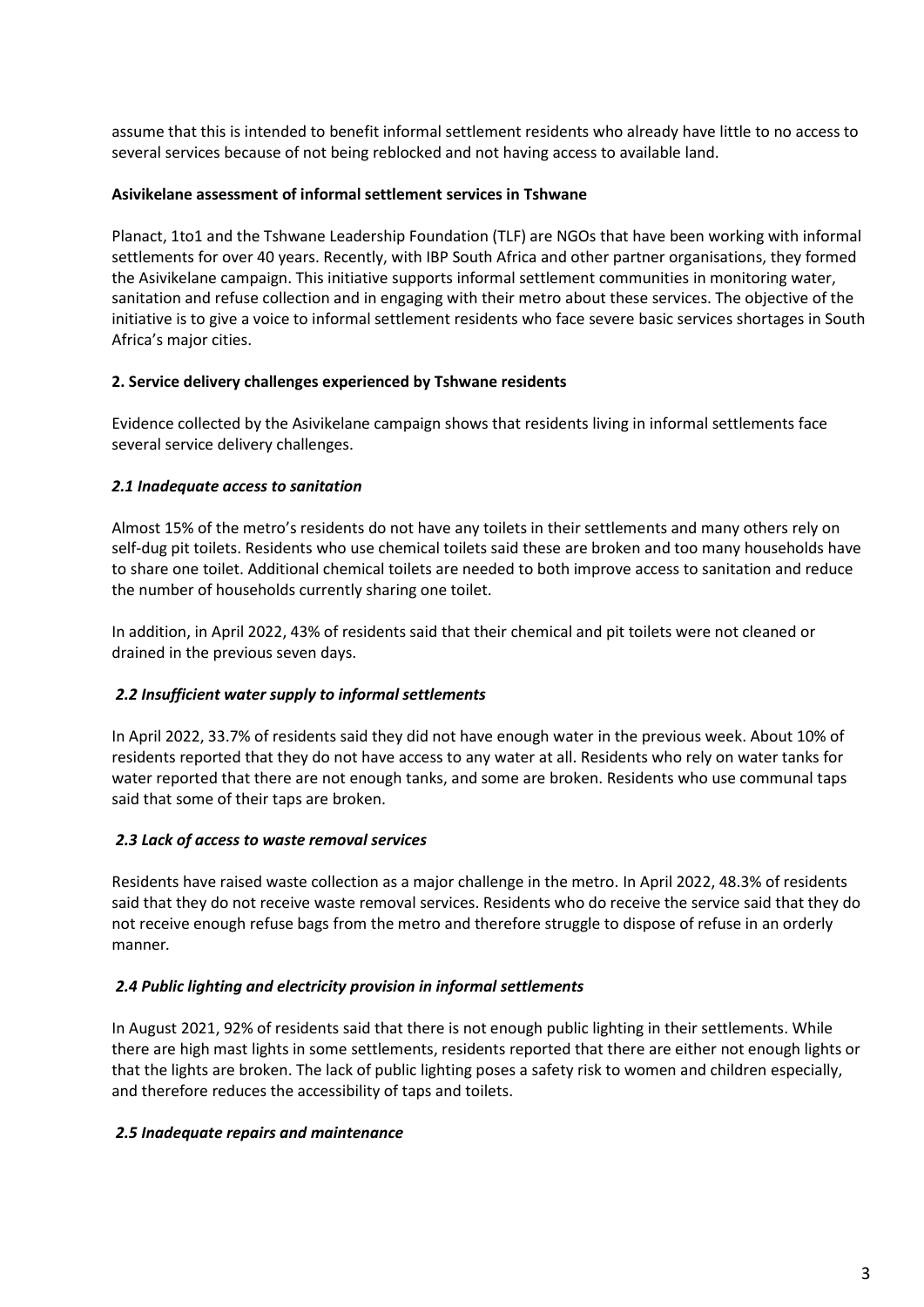The lack of maintenance and repairs is a major challenge in the metro's informal settlements, with residents continuously reporting that their taps, toilets or water tanks are not fixed when they break. In March 2022, 25% of residents said that their broken tap, toilet or water tank was never fixed after they reported it to the metro. Another 21% of residents said that it took between one and three months for broken taps and toilets to be fixed.

| <b>Fixed</b>    | <b>Number</b>  | %      |
|-----------------|----------------|--------|
| A week or less  | 31             | 34.07% |
| A month or less | $\overline{2}$ | 2.20%  |
| 1 to 3 months   | 19             | 20.88% |
| Never           | 23             | 25.27% |
| I don't know    | 16             | 17.58% |
| Total           | 91             | 100%   |

**Fault reporting response times when Tshwane residents lodge a water and sanitation complaint**

\*Source: Asivikelane 25 analysis results (data collected in March 2022).

## **3. Evidence from the 2022/23 draft budget: where should the metro make adjustments?**

Based on these service delivery issues highlighted by the Asivikelane campaign, we have focused in this analysis on the allocations in the metro's draft budget for water, sanitation, electricity, refuse removal and informal settlement upgrading.

### **3.1 Budget allocation for sanitation**

The metro's draft 2022/23 IDP scorecard has set a target for 2022/23 of ensuring that 64% of households in the metro have access to basic sanitation by the end of the financial year. This is the same as the current baseline. The target increases marginally over the next five years to 65% of households by 2026/27. While this shows that the metro will not fall further behind in sanitation provision, it does leave a significant backlog of 35% of households without access to basic sanitation.

### **Chemical toilets**

However, it must be noted that this effort to not fall behind is not supported by the necessary budget allocations. The 2022/23 budget allocation for the provision of chemical toilets remains unchanged from 2021/22, at R37,5 million, which means that no provision is made for the inevitable growth in informal settlements.

### *Human Settlements Operating Budget*

|                                    | 2021/22       | 2022/23       |
|------------------------------------|---------------|---------------|
| <b>Sanitation Chemical Toilets</b> | R37,5 million | R37,5 million |

\*Source: Draft MTREF 2021/22 and MTREF 2022/23

According to the draft IDP scorecard, the City plans to provide 701 serviced sites with a sewer connection in the coming financial year. The IDP, however, does not provide a budget allocation for this and it is not clear which of the projects listed in the capital budget will deliver these connections.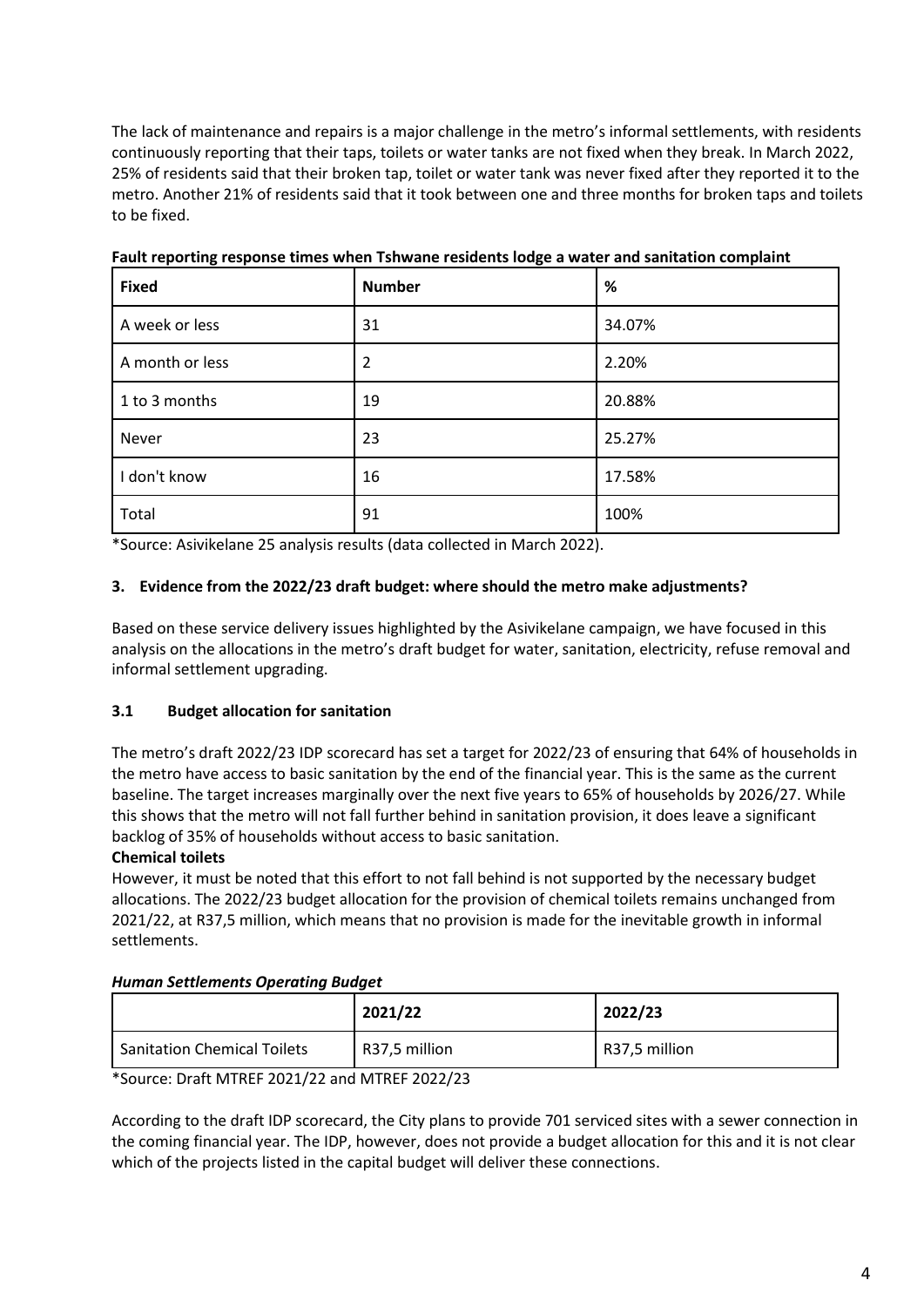The Human Settlements capital budget funds several projects which includes an area name and "Sewer provision" in the project name, and reference to "sewer infrastructure" and/or "sewer reticulation to stands" in the project description. While these projects will increase access to sanitation, it is unclear from the names of the areas, as well as from the project description, which of these areas are or include informal settlements. It is also unclear if the additional spending on sanitation infrastructure will include the delivery of flush toilets on serviced stands, as well as ensure access to sanitation for disabled/wheelchair-bound members of the communities.

# **3.2 Budget allocations for water**

The City wants to ensure that by the end of 2022/23, 77% of households in Tshwane have access to a basic level of water. As is the case with sanitation, it intends to increase this target only marginally to 78% in 2026/27, which will also leave a significant backlog in access to water.

The City provides water tankers as an interim solution to informal settlements without access to taps. It refers to these tankers as rudimentary services and plans to provide water tankers to 138 settlements in 2022/23.

### **Increase in the provision of water tankers**

Both the departments of Human Settlements and of Water and Sanitation include a budget item for the provision of water tankers. The Human Settlements department has a bigger budget for the provision of these tankers. While this budget increases by 13% in 2022/23, the metro doesn't tell us how many additional tankers will be provided with this funding and how many additional settlements will benefit. It is therefore difficult to assess whether the City has allocated enough funding to enable it to realize its laudable IDP targets.

|                                                | 2021/22      | 2022/23        | % change |
|------------------------------------------------|--------------|----------------|----------|
| <b>Water Tankers</b><br>(Rudimentary services) | R258 million | R291.7 million | 13%      |

#### *Department of Human Settlements operating budget*

\*Source: Draft MTREF 2021/22 and MTREF 2022/23

The Water and Sanitation department has set aside a further R49 million for water tankers in 2022/23. This allocation is almost double the 2021/22 budget of R27,1 million, but, again, no information is provided on how many (if any) additional tankers this will fund and which settlements will benefit from this allocation.<sup>1</sup> According to the draft IDP scorecard, the City also plans to provide 2504 serviced stands with access to water, but the scorecard doesn't provide a budget for this. The Human Settlements department's capital budget funds a number of projects which will improve access to water in Tshwane. Similar to the capital budget allocations for sanitation, the project names include area names and "Water provision", and the project descriptions include reference to "water infrastructure" and/or "water reticulation to stands". But, again, it is unclear if informal settlement households will receive *taps* on serviced stands as part of these projects or just bulk infrastructure, with residents responsible for their own taps or standpipes.

### **3.3 Budget allocations for refuse removal**

<sup>1</sup> [https://www.tshwane.gov.za/sites/Departments/Financial-Services/Financial-](https://www.tshwane.gov.za/sites/Departments/Financial-Services/Financial-Documents/Approved%20MTREF/21.%20Draft%2020222%202023%20MTREF%20for%20the%20City%20of%20Tshwane.pdf)

[Documents/Approved%20MTREF/21.%20Draft%2020222%202023%20MTREF%20for%20the%20City%20of%20Tshwane](https://www.tshwane.gov.za/sites/Departments/Financial-Services/Financial-Documents/Approved%20MTREF/21.%20Draft%2020222%202023%20MTREF%20for%20the%20City%20of%20Tshwane.pdf) [.pdf,](https://www.tshwane.gov.za/sites/Departments/Financial-Services/Financial-Documents/Approved%20MTREF/21.%20Draft%2020222%202023%20MTREF%20for%20the%20City%20of%20Tshwane.pdf) page 14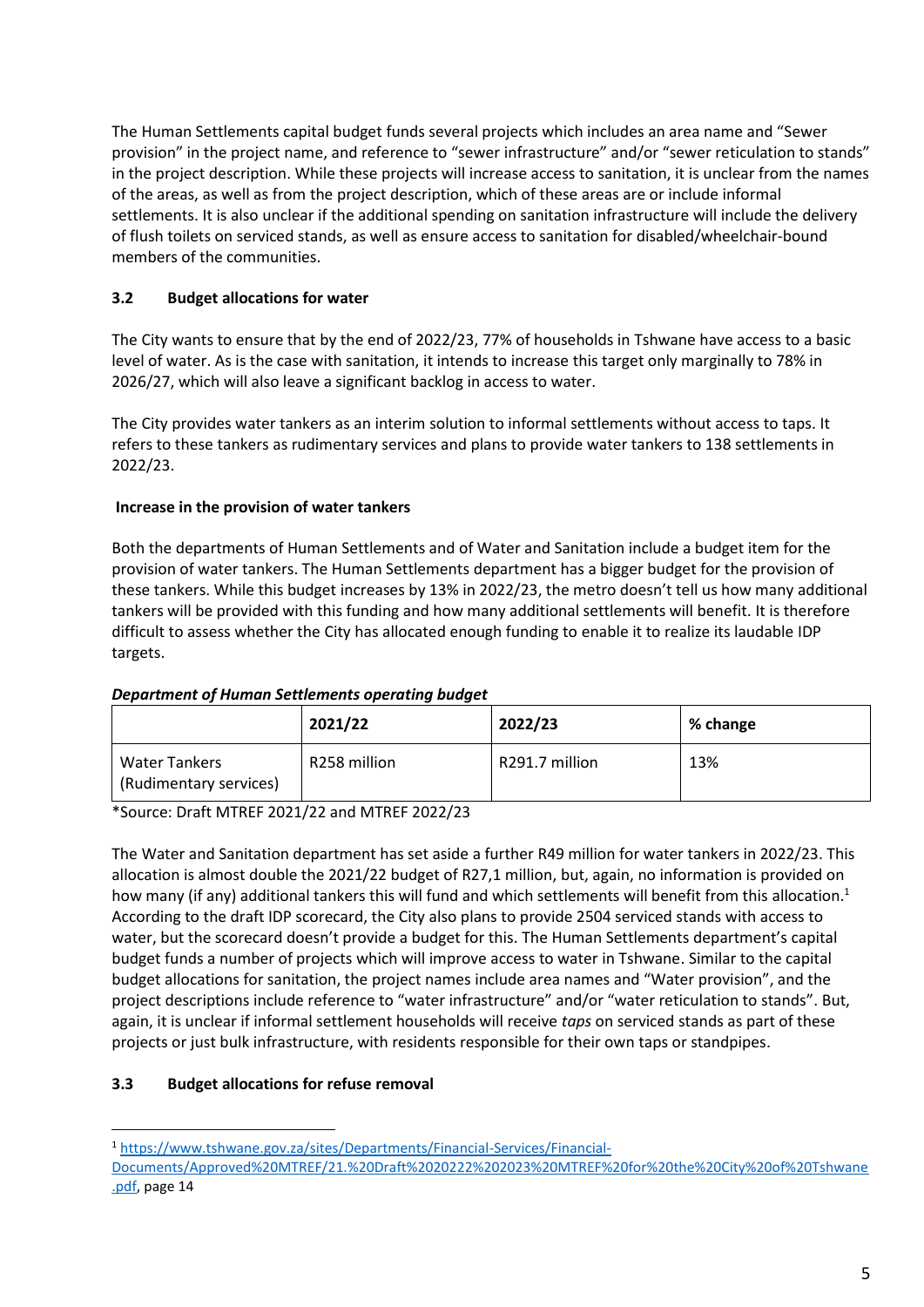The metro wants to provide 90% of "known" informal settlements with basic refuse removal services, which means that a backlog of 10% will remain. The current backlog in the settlements participating in Asivikelane is severe, with almost 50% of residents not receiving a refuse removal service.

The metro does not have a separate budget allocation for refuse removal in informal settlements, so it is not clear if it has allocated enough funding to pay for these ambitious targets. The budget does include an item for the provision of waste containers (including skips), which may also fund the delivery of these containers to informal settlements. This budget has however decreased by 67% from 2021/22, suggesting that the budget does not support the targets that the metro has set.

|                                  | 2021/22                 | 2022/23    | % change |
|----------------------------------|-------------------------|------------|----------|
| Provision of waste<br>containers | R <sub>15</sub> million | R5 million | 67%      |

\*Source: Draft MTREF 2021/22 and MTREF 2022/23

The collection of refuse is done by external service providers, using their own refuse collection trucks. These providers are appointed from the Contracted Services budget of the Department of Environment and Agriculture Management. The budget has increased slightly by 4.7%, but it is unclear if the specific share going to the refuse collection contractors has increased. In any event, this small increase also does not support the 90% coverage targeted by the metro.

|                                                                             | 2021/22 draft budget | 2022/23 draft budget | % change |
|-----------------------------------------------------------------------------|----------------------|----------------------|----------|
| <b>Contracted Services:</b><br>Environment and<br>Agriculture<br>Management | R762,47 million      | R798, 4 million      | 4,7%     |

\*Source: Draft MTREF 2021/22 and MTREF 2022/23

### **3.3 Budget allocations for electrification**

The City wants to ensure that 93,5% of all households have access to electricity by the end of 2022/23. This target increases to 95,5% in 2026/27, which will leave a relatively small backlog in comparison to other basic services.

The budget allocation for the provision of electricity through the "Electricity for All" project has increased by 79%, suggesting that the metro is prioritising addressing the electricity backlog.

There is also a project called "Tshwane public lighting programme". It is unclear if this project also provides public lighting to informal settlements. The budget has decreased significantly by 86% from 2021/22, which is a cause for concern. We would urge the City to budget sufficiently for public lighting in informal settlements as it has a tremendous impact on residents' safety and access to all other services.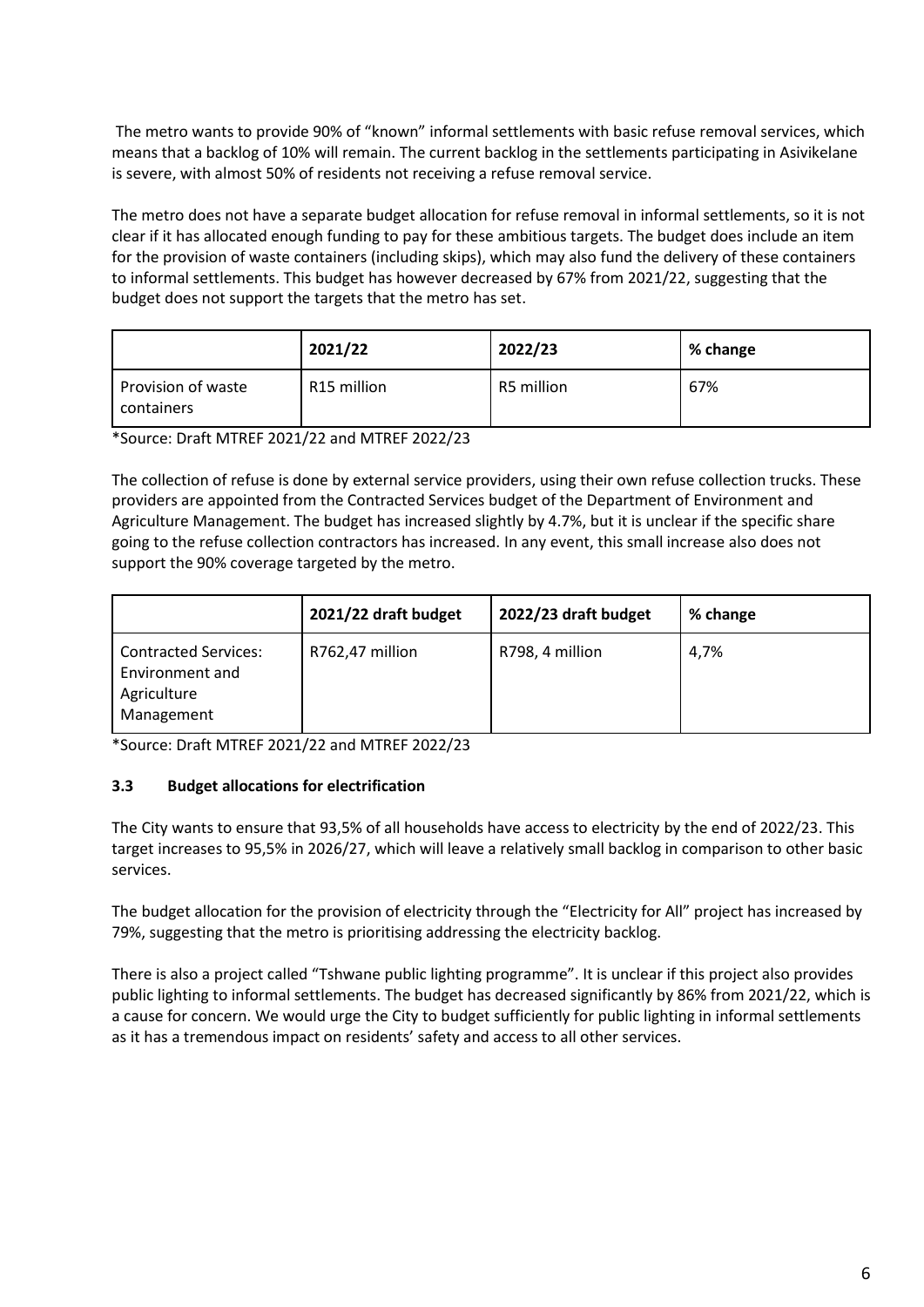|                                      | 2021/22 draft budget | 2022/23 draft budget     | % change |
|--------------------------------------|----------------------|--------------------------|----------|
| Electricity for All                  | R93.7 million        | R <sub>168</sub> million | 79%      |
| Tshwane public lighting<br>programme | R95 million          | R13 million              | $-86%$   |

## **3.4 Repairs and maintenance in informal settlements**

The evidence from Asivikelane has proven that repairs and maintenance are critical to ensuring that residents have access to basic services, as a lack of this has seen residents remain without services for months.

We welcome the fact that the total repairs and maintenance budget for the City increases slightly to R1.4 billion in 2022/23 and amounts to about 3.2% of the total operating expenditure.<sup>2</sup> But given the lack of detailed information, it is not possible to assess whether this increase will address the crisis in the repairs and maintenance in informal settlement taps and toilets. Unlike other metros, the City also does not show the share of its repairs and maintenance budget as a percentage of the value of its Property, Plant and Equipment (PPE). This makes it impossible to compare this share with the National Treasury guideline of 8%. The City does, however, seem to have prioritised repairs and maintenance strategically because it has a department that specifically deals with repairs and maintenance of basic service infrastructure – the Regional Operations and Coordination department (ROC).

A little more detail is available in ROC's operating budget for 2022/23. The draft operating budget lists the following projects that might include allocations for informal settlements:

| <b>Budget item</b>                                                    | 2022/23                     |
|-----------------------------------------------------------------------|-----------------------------|
| Repairs and maintenance of infrastructure and<br>community facilities | R651,3 million              |
| Electricity main supply and electricity reticulation                  | R <sub>168</sub> ,4 million |
| Stormwater systems and water reticulation                             | R98,7 million               |

\*Source: Draft MTREF 2021/22 and MTREF 2022/23

The City should make sure that these budget items specifically set aside money for the item "repairs and maintenance of infrastructure in informal settlements" as it is not shown separately in the budget.

### **3.5 Informal settlement upgrading**

Mayor Randall Williams has once again signalled the City's commitment to informal settlement upgrading in his State of the Capital address. He said in his speech that the City has begun implementing their Informal Settlements Upgrading Strategy where the City has now "assessed and categorised all informal settlements in its jurisdiction". He said 145 settlements, out of more than 200, can be developed and town planners have been appointed to proceed with township establishment and approval of plans for about 100 informal settlements in the next three years. While the City said the informal settlements are in all seven regions, they

 $<sup>2</sup>$ , page 10.</sup>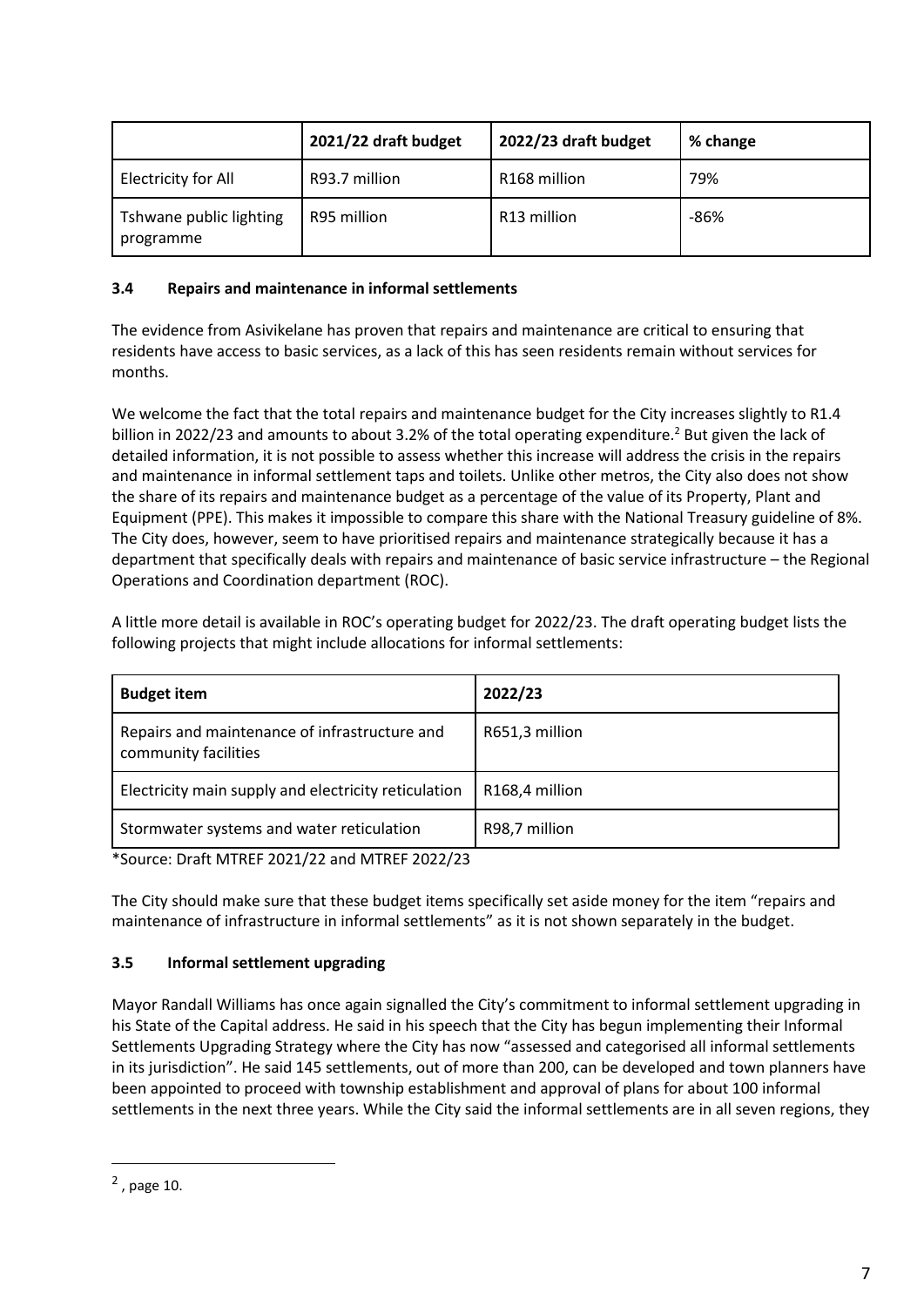have not provided a list of the settlements which will benefit from the development. We also have concerns about the adequacy of the budget allocations to support the mayor's vision.

|                                                             | Draft 2021/22             | Draft 2022/23  |
|-------------------------------------------------------------|---------------------------|----------------|
| Informal Settlements Upgrading<br>Partnership Grant (ISUPG) | R560,30 million           | R593.7 million |
| Urban Settlement Development<br>Grant (USDG)                | R <sub>1.02</sub> billion | R1.01 billion  |

\*Source: Draft MTREF 2021/22 and MTREF 2022/23

There are two main conditional grants that fund informal settlement upgrading, namely the Informal Settlement Upgrading Partnership Grant (ISUPG) and the Urban Settlement Development Grant (USDG). The ISUPG is dedicated to the upgrading of informal settlements, whilst the USDG can, amongst other things, be used for basic service delivery to informal settlements.

The USDG has increased slightly while the ISUPG has increased by R33.4 million. These increases are welcomed, although the lack of detail regarding which source funds which project makes it difficult to see what the funds are used for.

The budget should be clear on which items are related to settlement upgrading, explain what will be provided, and show clearly which settlements will benefit from these upgrading projects. We also propose that the entire upgrading strategy, together with the names and plans for each settlement, be made public so that residents can monitor what is being delivered on the ground.

There is also a project under the human settlements operating budget which provides for the formalisation of informal settlements, but it is not known what this budget item, which was dramatically reduced, entails and whether it is related to the implementation of the upgrading plan.

|                                          | Draft 2021/22 | Draft 2022/23    |
|------------------------------------------|---------------|------------------|
| Formalisation of informal<br>settlements | R70,4 million | R2.2 million $3$ |

\*Source: Draft MTREF 2021/22 and MTREF 2022/23

### **Source list:**

- 1. Draft Medium Term Revenue Expenditure Framework 2022/23 : [https://www.tshwane.gov.za/sites/Departments/Financial-Services/Financial-](https://www.tshwane.gov.za/sites/Departments/Financial-Services/Financial-Documents/Approved%20MTREF/21.%20Draft%2020222%202023%20MTREF%20for%20the%20City%20of%20Tshwane.pdf)[Documents/Approved%20MTREF/21.%20Draft%2020222%202023%20MTREF%20for%20the%20City](https://www.tshwane.gov.za/sites/Departments/Financial-Services/Financial-Documents/Approved%20MTREF/21.%20Draft%2020222%202023%20MTREF%20for%20the%20City%20of%20Tshwane.pdf) [%20of%20Tshwane.pdf](https://www.tshwane.gov.za/sites/Departments/Financial-Services/Financial-Documents/Approved%20MTREF/21.%20Draft%2020222%202023%20MTREF%20for%20the%20City%20of%20Tshwane.pdf)
- 2. Draft Integrated Development Plan: 2022/2[3 https://www.tshwane.gov.za/sites/Council/Ofiice-Of-](https://www.tshwane.gov.za/sites/Council/Ofiice-Of-The-Executive-Mayor/20162017%20IDP/20.%20Tabling%20of%20CoT%202022%202026%20IDP%20Review%20for%20public%20comment.pdf)[The-Executive-](https://www.tshwane.gov.za/sites/Council/Ofiice-Of-The-Executive-Mayor/20162017%20IDP/20.%20Tabling%20of%20CoT%202022%202026%20IDP%20Review%20for%20public%20comment.pdf)[Mayor/20162017%20IDP/20.%20Tabling%20of%20CoT%202022%202026%20IDP%20Review%20for](https://www.tshwane.gov.za/sites/Council/Ofiice-Of-The-Executive-Mayor/20162017%20IDP/20.%20Tabling%20of%20CoT%202022%202026%20IDP%20Review%20for%20public%20comment.pdf) [%20public%20comment.pdf](https://www.tshwane.gov.za/sites/Council/Ofiice-Of-The-Executive-Mayor/20162017%20IDP/20.%20Tabling%20of%20CoT%202022%202026%20IDP%20Review%20for%20public%20comment.pdf)

<sup>3</sup> [https://www.tshwane.gov.za/sites/Departments/Financial-Services/Financial-](https://www.tshwane.gov.za/sites/Departments/Financial-Services/Financial-Documents/Approved%20MTREF/21.%20Draft%2020222%202023%20MTREF%20for%20the%20City%20of%20Tshwane.pdf)[Documents/Approved%20MTREF/21.%20Draft%2020222%202023%20MTREF%20for%20the%20City%20of%20Tshwane](https://www.tshwane.gov.za/sites/Departments/Financial-Services/Financial-Documents/Approved%20MTREF/21.%20Draft%2020222%202023%20MTREF%20for%20the%20City%20of%20Tshwane.pdf) [.pdf,](https://www.tshwane.gov.za/sites/Departments/Financial-Services/Financial-Documents/Approved%20MTREF/21.%20Draft%2020222%202023%20MTREF%20for%20the%20City%20of%20Tshwane.pdf) page 13.